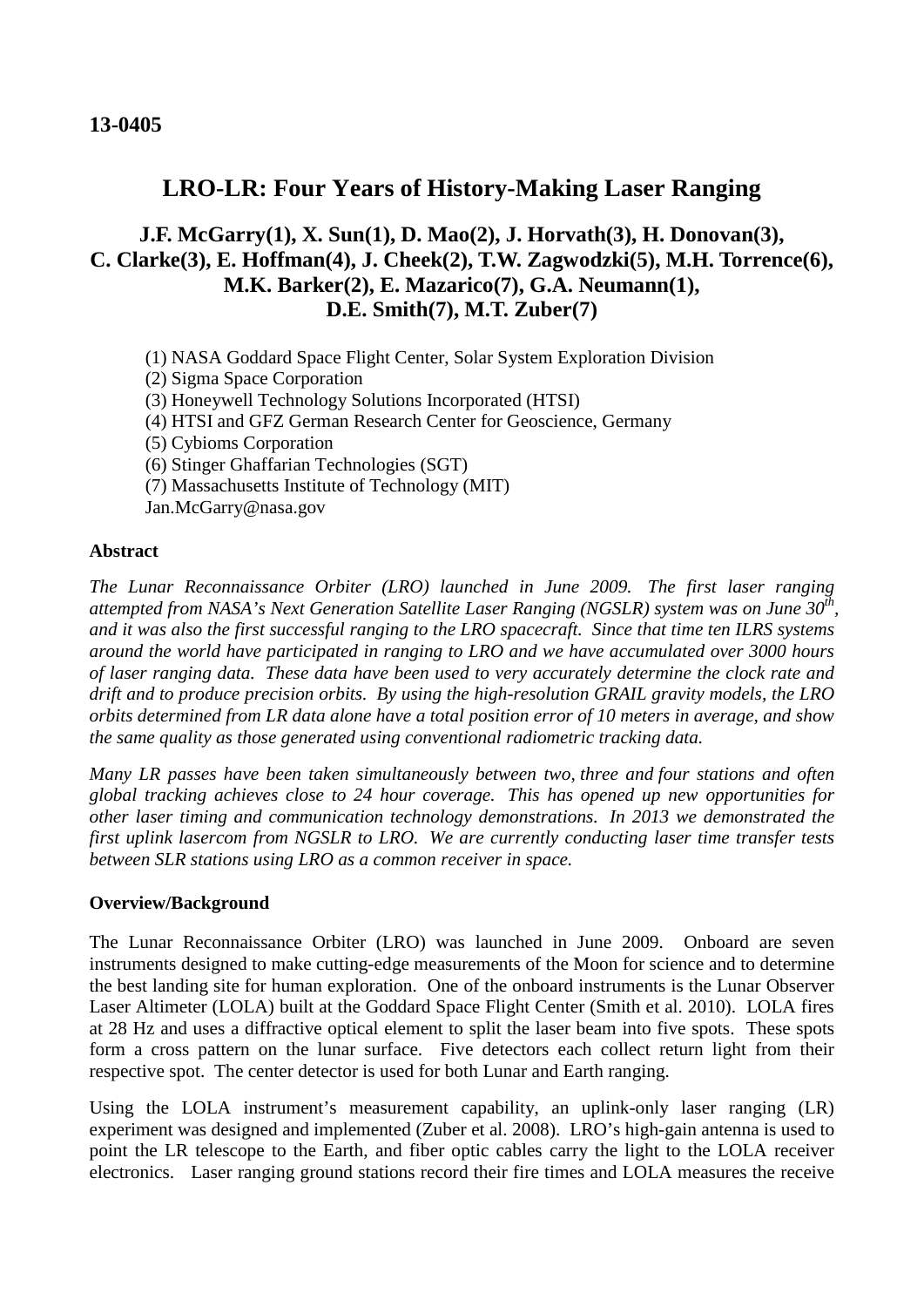times and sends this information down in science packets over an S-band communication link. The LOLA Science Team then matches the receive times with the fires to form one-way ranges (Mao et al. 2011).

Ground station feedback is provided from LOLA signal processing of the LR pulses. The LR pulses are captured in an 8-millisecond-wide Earth range window that is separate from the LOLA lunar ranging. The signal processing information is sent to the ground in the housekeeping packets which are displayed in a graphical format via a website that is generated by the LOLA Science Operations Center (SOC) and hosted on the Crustal Dynamics Data Information Center (CDDIS) computers (Noll 2010). While this website is delayed by about  $10 - 20$  seconds from real-time, it nevertheless provides invaluable feedback to the ground stations to optimize their pointing and tracking to LRO. Without the signal processing information from LOLA, the ground stations would be pointing blindly.

A sub-network of the International Laser Ranging Service (ILRS) (Pearlman et al. 2002), which is shown in Figure 1, provides global coverage of laser ranging to LRO. Some of the stations use knowledge of the spacecraft Mission Elapsed Time (MET) with respect to UTC to time their fires so that their laser pulses arrive at LRO when the LOLA Earth window is open. This is synchronous ranging. Other stations fire their lasers asynchronously to LOLA, at their normal 10-Hz frequency. Asynchronous ranging at 10 Hz puts at most four fires per second into the LOLA Earth Window. Table 1 below gives the characteristics of each LRO-LR ground station.

| <b>Station</b>         | <b>Location</b>               | <b>Synchronous?</b> | <b>First successful</b> |  |
|------------------------|-------------------------------|---------------------|-------------------------|--|
|                        |                               |                     | <b>LRO</b> ranging      |  |
| NGSLR (GO1L)           | Greenbelt, Maryland, US       | $Yes - 28 Hz$       | 30-Jun-2009             |  |
| <b>MLRS (MDOL)</b>     | McDonald Obs., Texas, US      | $No-10 Hz$          | 02-Jul-2009             |  |
| MOBLAS-7 (GODL)        | Greenbelt, Maryland, US       | $No-10 Hz$          | 02-Jul-2009             |  |
| Herstmonceux (HERL)    | <b>Great Britain</b>          | $Yes-14 Hz$         | 13-Jul2009              |  |
| Zimmerwald (ZIML)      | Switzerland                   | $Yes - 14 Hz$       | 20-Jul2009              |  |
| Wettzell (WETL)        | Germany                       | $Yes-7 Hz$          | 30-Oct-2009             |  |
| <b>MOBLAS-6 (HARL)</b> | Hartebeesthoek, South Africa  | $No-10 Hz$          | 05-Dec-2009             |  |
| MOBLAS-5 (YARL)        | Yarragadee, Australia         | $No-10 Hz$          | 25-Jan-2010             |  |
| MOBLAS-4 (MONL)        | Monument Peak, California, US | $No-10 Hz$          | 03-Feb-2010             |  |
| Grasse/MEO (GRSM)      | France                        | $No-10 Hz$          | 18-May-2010             |  |

**Table 1. LRO-LR ground station characteristics**

**Figure 1.** LRO-LR ground stations

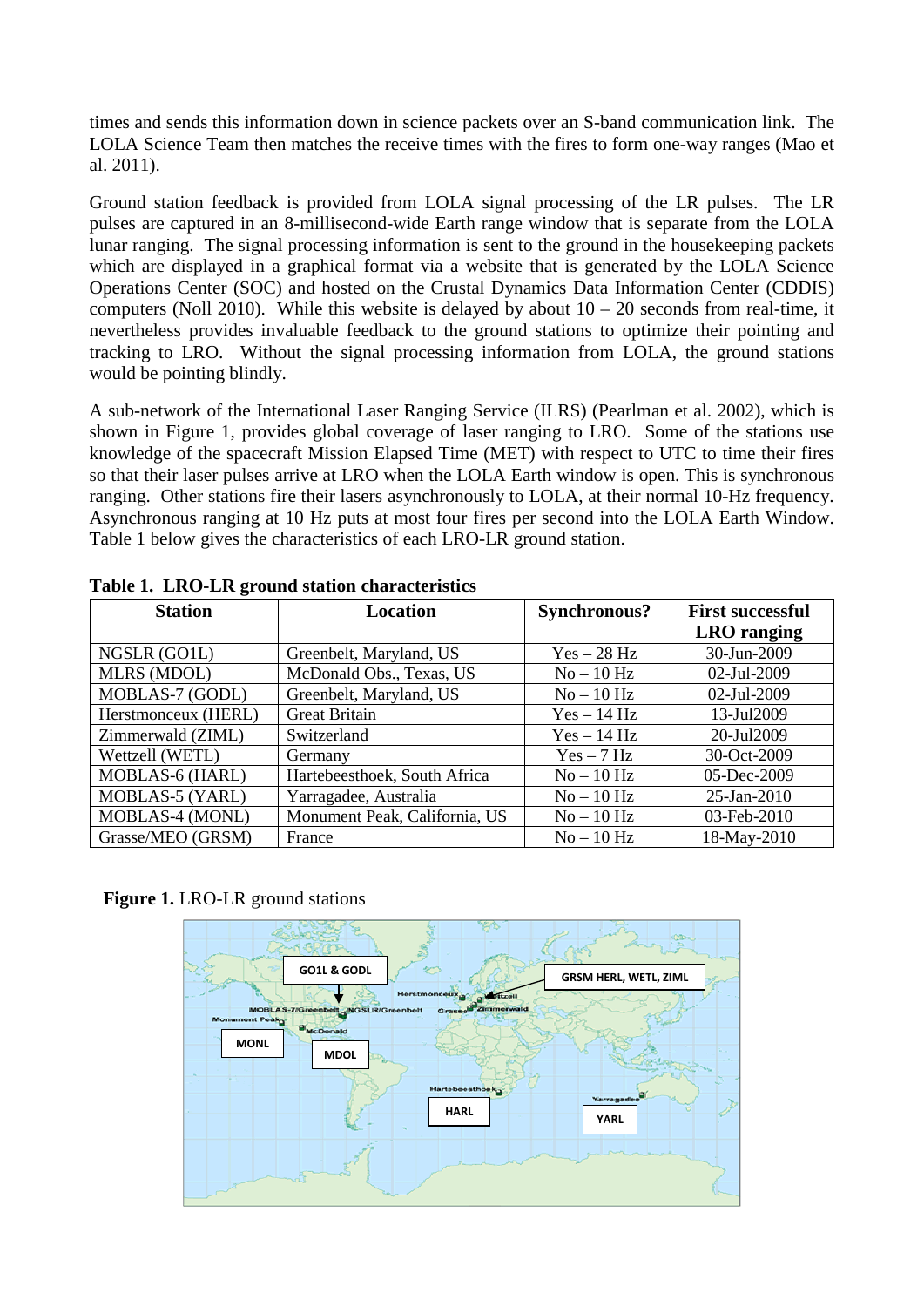#### **Laser Ranging Results**

The first attempt at laser ranging to LRO was from NASA's Next Generation Satellite Laser Ranging Station (NGSLR) on 30 June 2009, less than two weeks after launch. This first attempt was successful and set the stage for the next four years of laser ranging to LRO. Early into the mission it was determined that the Science Team could separate laser ranging pulses coming from two or more stations at the same time. The LOLA onboard signal processing was designed to be able to handle multiple stations ranging simultaneously, and it was found that the ground stations could distinguish their returns on the real-time website from other stations ranging at the same time. Simultaneous ranging provides the Science Team with the additional information needed to more easily determine biases. It also provides the ability to perform geometric solutions of LRO position, and to enable calculation of time transfer. The LRO-LR firsts are given in Table 2 below.

|                     | <b>Date</b>   | <b>Station(s)</b>      |
|---------------------|---------------|------------------------|
| Ranging to LRO      | 30-Jun-2009   | <b>GO1L</b>            |
| 2-way simultaneous  | 28-Jul 2009   | GO1L, GODL             |
| 3-way simultaneous  | $01-Nov-2010$ | GO1L, MDOL, MONL       |
| 4- way simultaneous | 11-Mar-2011   | GO1L, GODL, MDOL, MONL |
| Lasercom over LR    | 10-May-2011   | GO1L                   |

**Table 2.** LR Network First Successes

Summaries of LRO ranging statistics are compiled weekly. From June 2009 through September 2013 there were 3489 hours of successful laser ranging data recorded at LOLA. The LR data as seen in the LOLA Earth window are shown in Figure 2 below. The number of minutes and the percentage of total data for each station are given in Table 3. Simultaneous ranging statistics for this same 4+ year period are given in Tables 4 and 5. This global network of stations has demonstrated that it can provide close to 24 hour coverage for LRO-LR. In each year from 2011 through 2013 there were over 100 days with ranging at or over 16 hours per day.

| <b>Table 3.</b> Total minutes of data in row 2 with percentage of total LR data for each station for the |  |  |  |  |
|----------------------------------------------------------------------------------------------------------|--|--|--|--|
| period June 2009 through September 2013                                                                  |  |  |  |  |

| <b>GO1L</b> | <b>GODL</b> | <b>MDOL</b> | <b>HERL</b> | ZIML   |     | WETL   HARL | <b>YARL</b> | MONL   GRSM |       |
|-------------|-------------|-------------|-------------|--------|-----|-------------|-------------|-------------|-------|
| 68605       | 18771       | 21926       | 2290        | 2249   | 216 | 1849        | 30513       | 57646       | 2820  |
| 33%         | 9%          | 1%          | 1%          | $^1\%$ | 1%  | 1%          | 15%         | 28%         | $1\%$ |

**Table 4.** Number of 2-way simultaneous ranging passes between June 2009 and September 2013

| <b>Stations</b>   | $# 2$ -way passes | <b>Stations</b>   | $#2$ -way passes |
|-------------------|-------------------|-------------------|------------------|
| GO1L, GODL        | 48                | HARL, HERL        |                  |
| GO1L, MDOL        | 111               | HARL, ZIML        |                  |
| GO1L, MONL        | 241               | GRSM, ZIML        | 26               |
| GODL, MDOL        | 58                | <b>GRSM, HERL</b> |                  |
| <b>GODL, MONL</b> | 92                | ZIML, HERL        |                  |
| MDOL, MONL        | 105               | HERL, WETL        |                  |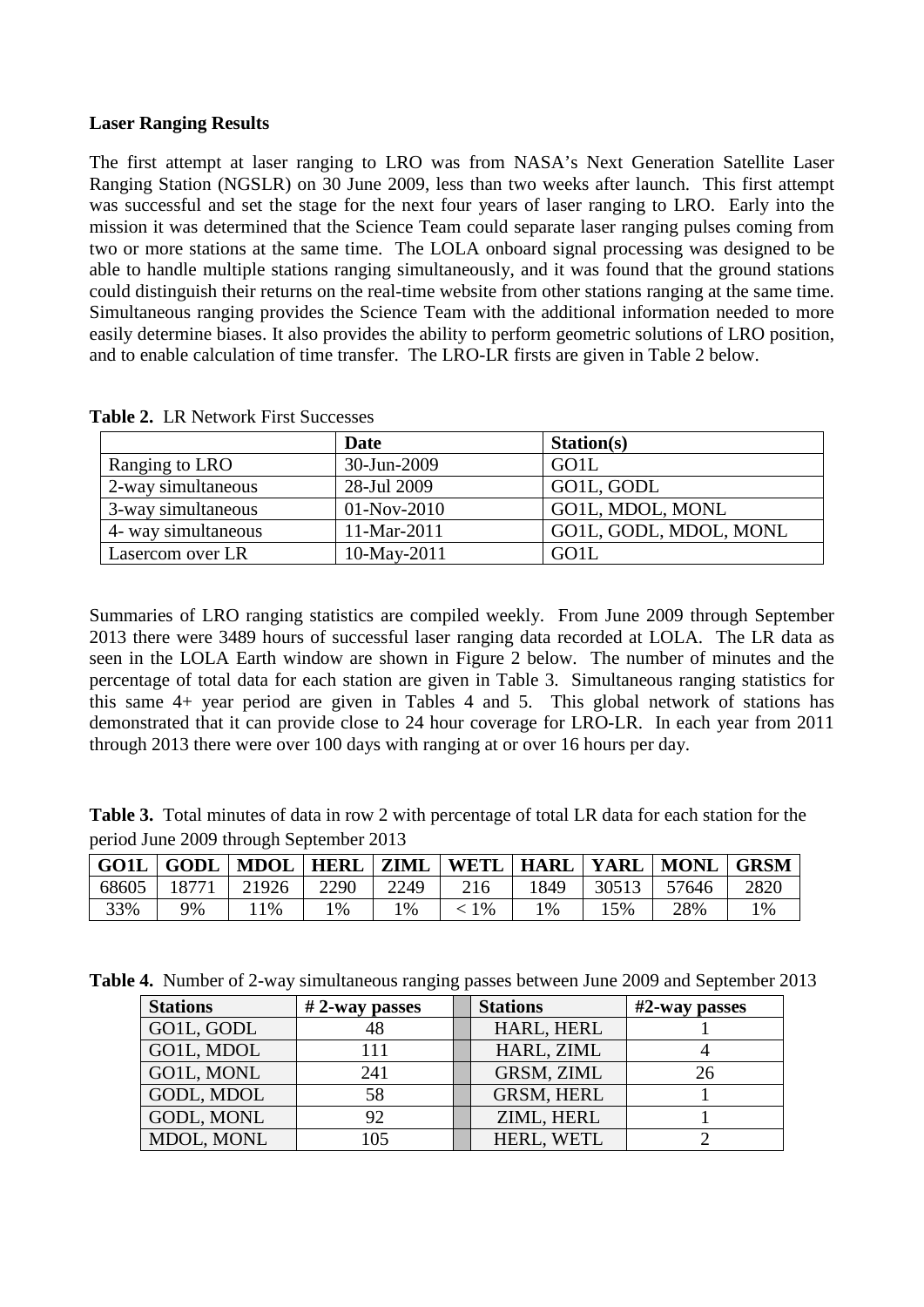| $\omega \nu \nu \mu \nu \nu \nu \nu$ |                    |  |                        |               |  |  |  |
|--------------------------------------|--------------------|--|------------------------|---------------|--|--|--|
| <b>Stations</b>                      | $\# 3$ -way passes |  | <b>Stations</b>        | #4-way passes |  |  |  |
| GO1L, GODL, MDOL                     | 48                 |  | GO1L, GODL, MDOL, MONL |               |  |  |  |
| GO1L, GODL, MONL                     | 111                |  |                        |               |  |  |  |
| GO1L, MDOL, MONL                     | 241                |  |                        |               |  |  |  |
| GODL, MDOL, MONL                     | 58                 |  |                        |               |  |  |  |

**Table 5.** Number of 3-way and 4-way simultaneous ranging passes between June 2009 and September 2013

**Figure 2.** The left hand plot shows simultaneous ranging to LRO between HERL and GRSM as seen in the LOLA Earth Window on 16 Oct 2013 21:20 UTC. Black dots represent LOLA received events. Most are background noise. Receive events from HERL show up as a straight line in this plot and those from GRSM appear as a curved line. The right hand plot shows simultaneous ranging to LRO between GO1L, MONL and MDOL on 22 May 2013 05:20 UTC. Received events from GO1L show up as a straight line, those from MONL as a single curved line, and those from MDOL as multiple lighter curves (MDOL's laser fire rate is not exactly 10 Hz). The curved lines from the asynchronous stations are due to fire times not compensating for changes in spacecraft range over the half orbit that LRO is visible.



#### **Data processing**

To pair up the LOLA received LR times to corresponding ground SLR station transmit times, a time of flight is calculated for each out-going laser pulse by using the ground station location and a definitive LRO ephemeris provided by GSFC's Flight Dynamics Facility (FDF). After removing this calculated light time and a polynomial function modeling the LRO orbit from the difference of LOLA receive time and the ground laser fire time, the residuals of a successfully matched LR pass usually yield a RMS value ranging from 10 to 50 cm, depend on the laser properties of the ground station. To further reduce the residual RMS and data quantity, normal points were formed every 5 seconds from the full rate data based on the ILRS normal point algorithm. The RMS value of the light time residual normal points is nominally 1 to 5 cm. A plot of NGSLR full rate and normal point light time residuals from a matched 60-minute long pass is shown here as an example. Similar plots for all other stations can be found in poster 13-Po26 (Mao et al. 2013).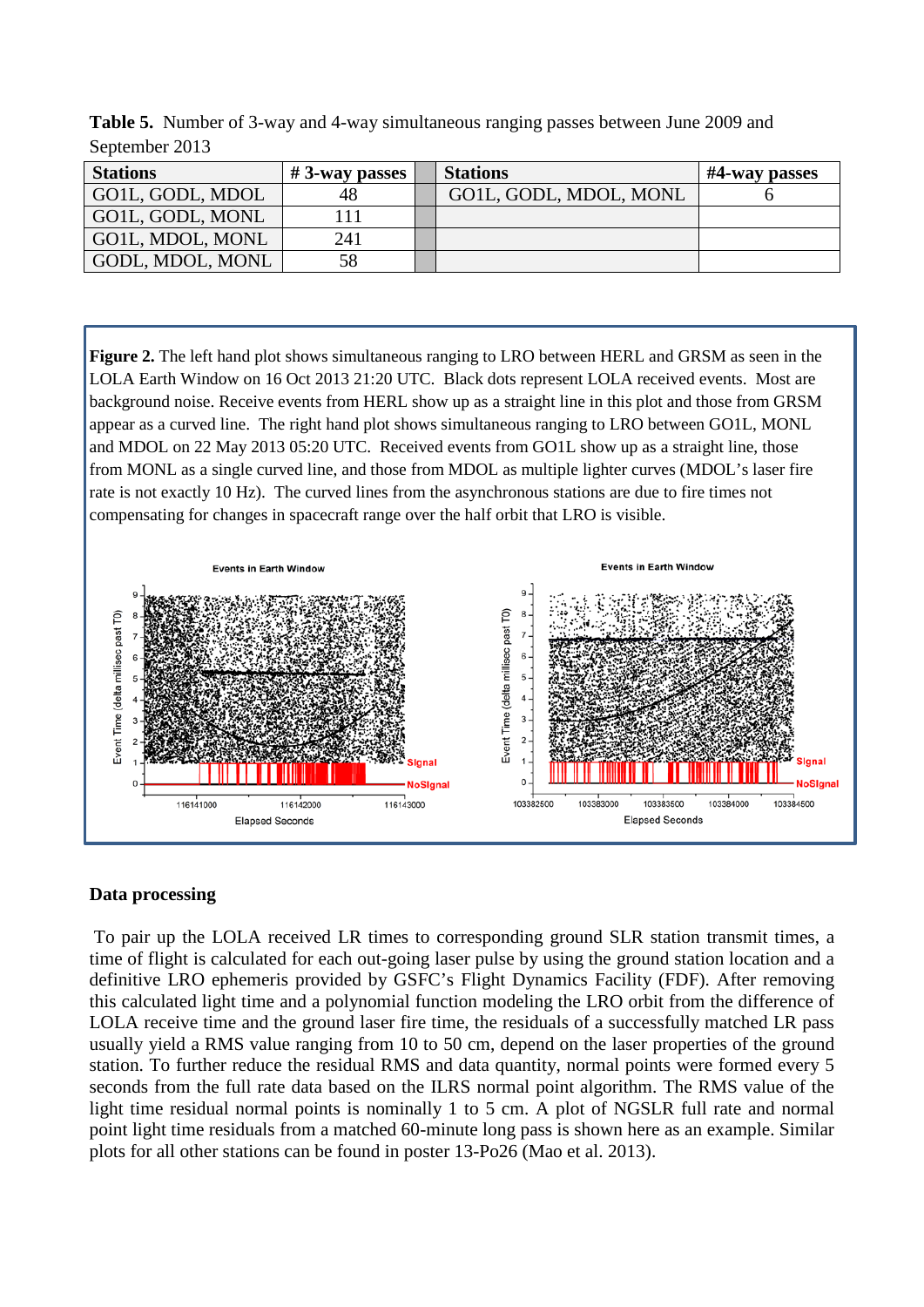

**Figure 3.** Newtonian light time residuals of full rate and normal point data from a 60-min-long NGSLR pass taken on 09/20/2013.

#### **LRO clock long-term characteristics monitored by LR**

LRO clock is a Project-supplied ultra stable oscillator (USO), which provides the LR receive times. The LR data have been used to monitor the long-term characteristics behavior since launch. Prelaunch ground test suggested the clock had a frequency of approximately 1.00000007659 seconds per 1-s clock tick. The results from LR showed that the clock has been slowing down gradually and steadily. Presently, long term frequency stability is about  $\pm 1.95e-12$  seconds per day before removing the temperature effect, and the frequency is about 1.00000006754 seconds per 1-s clock tick. After removing a constant time offset, a linear time drift, a quadratic frequency aging, a cubic frequency aging rate, and a calculated light time, the residuals are less than 0.1 ms for the entire mission (shown in Figure 4), which is ~30 times better than the 3-ms mission requirement.



**Figure 4.** Newtonian light time residuals of LRO USO long-term behavior from September, 2009 to August, 2013.

#### **LRO precise orbit determination with LR**

LR data have been used independently and with S-band radio tracking data in the LRO POD process to provide orbit solution using NASA/GSFC GEODYN orbit analysis software (Pavlis